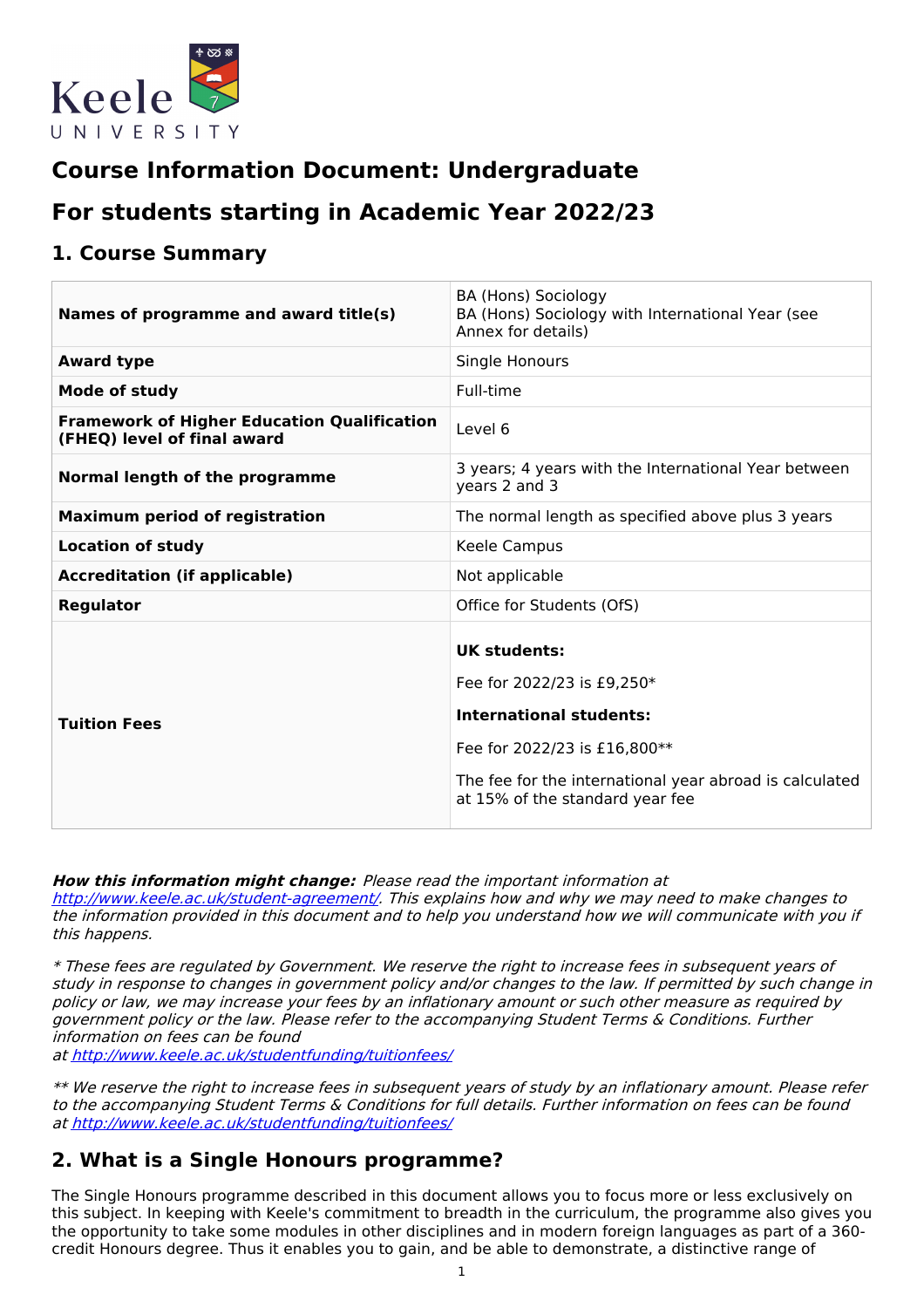## **3. Overview of the Programme**

The central philosophy of the Sociology programme revolves around the importance of active learning. Given that Sociology is a discipline that requires students to think about the society they inhabit and the human relations they experience, we believe it is important that students learn to think about scholarly material in relation to the everyday world so that they can better understand their own social situation. This philosophical approach is embedded in the programme in the form of a range of formative and summative assessments, which are designed to help students develop problem-solving skills. Beyond the programme's assessment regime, the teaching group seeks to encourage active learning and enable student choice by balancing students' study of the sociological canon with the provision of a range of optional modules offered by research active staff. Internal to this progression from compulsory to optional content, the programme also includes a shift from a teaching-based to research-led approach to learning, which sees students become independent learners. In this respect, the programme has been designed to guide students from a teaching-based format in Year 1, where they are introduced to core materials and study skills, through to a research-based approach in Year 3, where they are encouraged to develop taught content through wideranging independent study.

## **4. Aims of the programme**

The broad aims of the programme are to enable you to:

- Think critically about the social world and develop social explanations of a wide range of phenomena.
- Communicate sociological explanations to diverse audiences through both written and oral presentations.
- Employ advanced analytical skills in the understanding and application of sociological evidence and theory.
- Develop further analytical, learning, and social skills that may be employed in a variety of different real world contexts.

## **5. What you will learn**

Students who complete all three years of the Programme and graduate with a BA (Hons) in Sociology as a Single Honours subject will be able to:

- Employ a sociological imagination to explain private events in terms of public situations and develop sociological accounts of everyday life.
- Demonstrate knowledge of sociological thought and social theory and use this to analyse substantive social problems.
- Explain the relationship between research strategies and sociological problems and use this ability to make judgements about the relevance of different research strategies to particular sociological problems.
- Evaluate sociological ideas in the context of real-life ethical, social, political and policy issues.
- Report, interpret, and analyse raw data (both sociological, common-sense and media) in a variety of sociological contexts.
- Communicate ideas and arguments effectively in written form.

In their focus upon theory and methods, the outcomes of the Sociology Programme are in line with the Sociology Subject Benchmark Statement of the Quality Assurance Agency for Higher Education.

### **Keele Graduate attributes**

Engagement with this programme will enable you to develop your intellectual, personal and professional capabilities. At Keele, we call these our ten Graduate Attributes and they include independent thinking, synthesising information, creative problem solving, communicating clearly, and appreciating the social, environmental and global implications of your studies and activities. Our educational programme and learning environment is designed to help you to become a well-rounded graduate who is capable of making a positive and valued contribution in a complex and rapidly changing world, whichever spheres of life you engage in after your studies are completed.

Further information about the Keele Graduate Attributes can be found here: <http://www.keele.ac.uk/journey/>

## **6. How is the programme taught?**

Learning and teaching methods used on the programme vary according to the subject matter and level of the module. The programme is taught by lectures, seminars, workshops, independent study, supervision, and supported by the KLE (Keele Virtual Learning Environment). These learning and teaching methods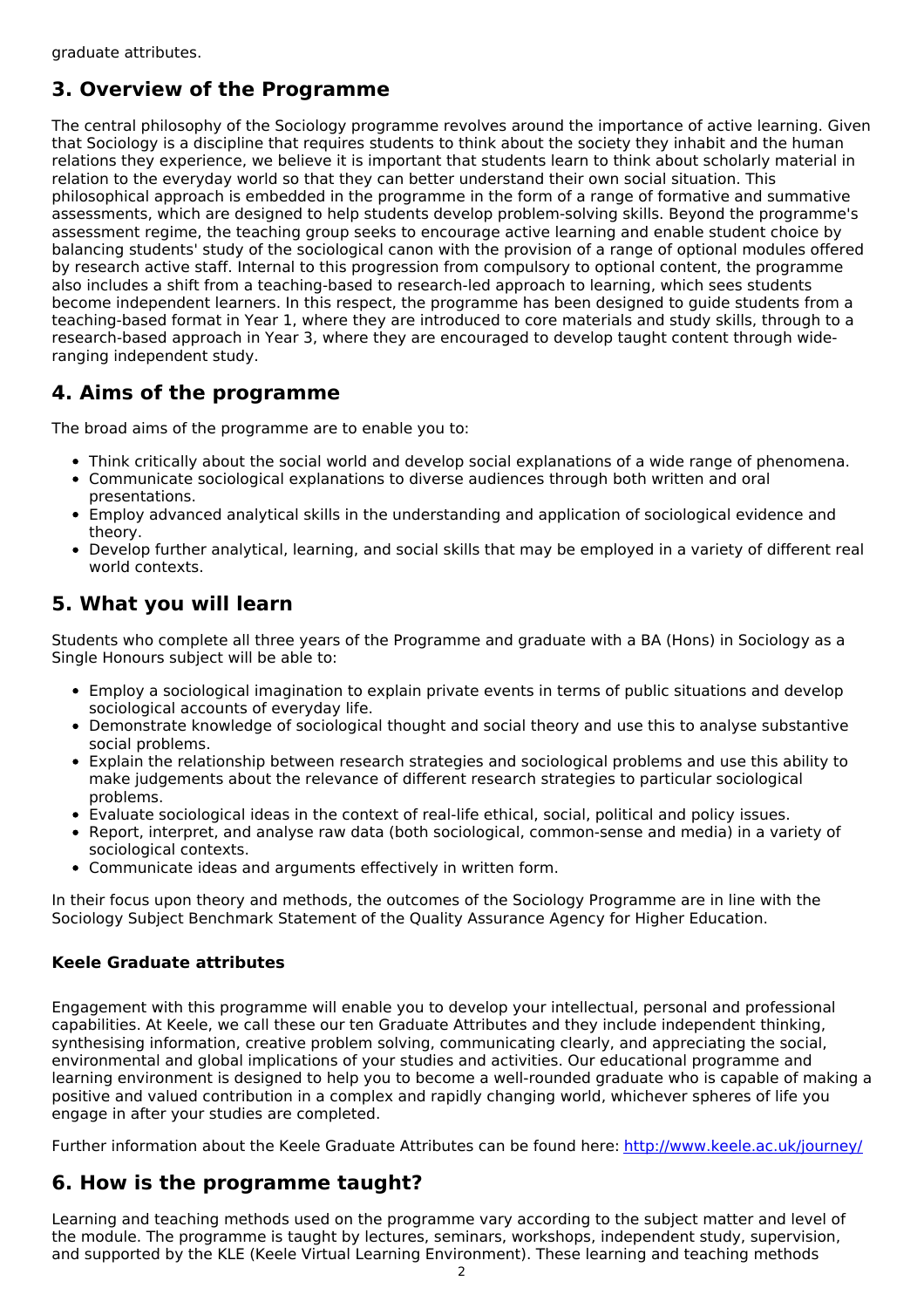enable students to achieve the learning outcomes of the programme in a variety of ways.

Lecture and teaching methods include the following:

- **Lectures** enable the communication of core materials on modules and are central to the teaching of modules at years 1, 2, and 3.
- **Seminars** accompany lectures on modules in years 1, 2 and 3. They provide students with the opportunity to discuss lecture content and key readings with a tutor. Seminars can include activities such as close readings, open discussions, and student-led debates, moderated by the tutor. These activities take place in groups of approximately 20 students with one tutor.
- **Workshops** enable the simultaneous communication and discussion of module material. These take the form of two hour classes of around 30 students.
- **Independent study** forms a core component at every level of the programme. Students are expected to become increasingly independent over the course of the programme.
- **Supervision** accompanies independent study in order to provide students with a point of contact in the programme teaching group. Supervision takes the form of one-to-one student-tutor discussion in office hours at all levels of the programme and support by a member of staff for students who choose to take the dissertation module in Sociology in year three.
- **Web-based learning** using the Keele Learning Environment (KLE): the KLE is an online learning environment used to give students easy access to a wide range of resources including interactive reading lists, lecture notes, assessment questions and guidance, and other resources. Microsoft Teams will also be used and facilitates online communication.

Apart from these formal activities, students are also provided with regular opportunities to talk through particular areas of difficulty, and any particular learning needs they may have, with their Personal Tutors or module tutors on a one-to-one basis.

## **7. Teaching Staff**

The permanent teaching staff of the Sociology Programme consists of a number of Professors, Senior Lecturers and Lecturers. All current members of staff have doctorates in Sociology or closely related disciplines, such as Anthropology. Around half of the group have professionally accredited teaching qualifications. All members of the teaching staff are research active and members of the research institutes at Keele, including the Keele Institute for Social Inclusion. The Sociology group publish books and articles on international presses and in international journals. The teaching group also has extensive experience of teaching at undergraduate and postgraduate level at universities in the UK, Europe, Canada, and Japan.

The University will attempt to minimise changes to our core teaching teams, however, delivery of the programme depends on having a sufficient number of staff with the relevant expertise to ensure that the programme is taught to the appropriate academic standard.

Staff turnover, for example where key members of staff leave, fall ill, or are awarded research leave, may result in changes to the programme's content. The University will endeavour to ensure that any impact on students is limited if such changes occur.

## **8. What is the structure of the Programme?**

The academic year runs from September to June and is divided into two semesters. The number of weeks of teaching will vary from programme to programme, but you can generally expect to attend scheduled teaching sessions between the end of September and mid-December, and from mid-January to the end of April. Our degree courses are organised into modules. Each module is usually a self-contained unit of study and each is usually assessed separately with the award of credits on the basis of 1 credit  $= 10$  hours of student effort. An outline of the structure of the programme is provided in the tables below.

There are three types of module delivered as part of your programme. They are:

- Compulsory modules a module that you are required to study on this course;
- Optional modules these allow you some limited choice of what to study from a list of modules;
- Elective modules (Global Challenge Pathways at Level 4) a choice of modules from different subject areas within the University that count towards the overall credit requirement but not the number of subject-related credits.

A summary of the credit requirements per year is as follows, with a minimum of 90 subject credits (compulsory plus optional) required for each year.

For further information on the content of modules currently offered, including the list of elective modules, please visit: <https://www.keele.ac.uk/recordsandexams/modulecatalogue/>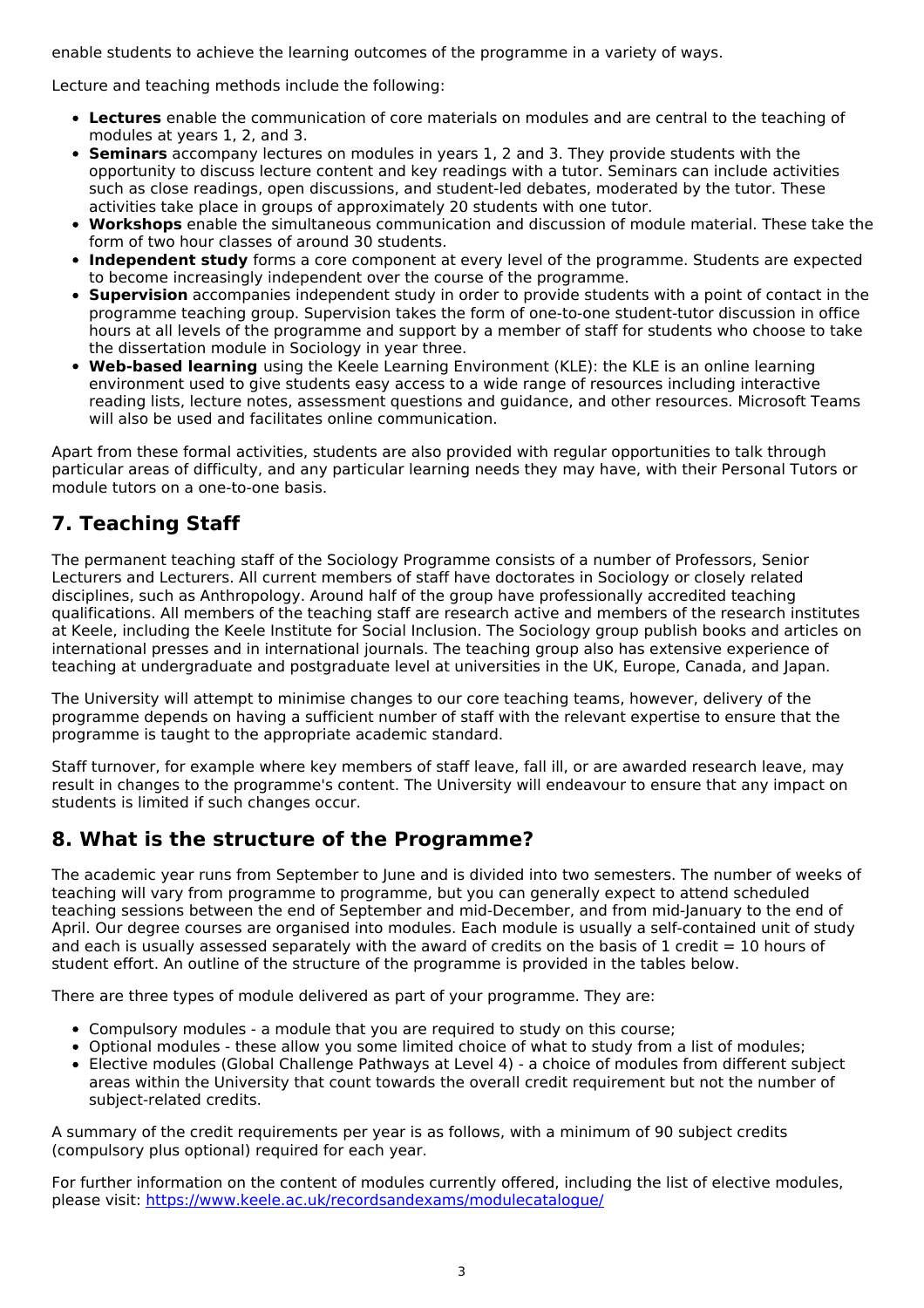| Year    | <b>Compulsory</b> | <b>Optional</b> |     | <b>Electives</b> |     |
|---------|-------------------|-----------------|-----|------------------|-----|
|         |                   | Min             | Max | Min              | Max |
| Level 4 | 60                | 45              | 60  | 0                | 15  |
| Level 5 | 60                | 30              | 60  | 0                | 30  |
| Level 6 | 30                | 60              | 90  | 0                | 30  |

### **Module Lists**

### **Level 4**

| <b>Compulsory modules</b>                        | <b>Module Code</b> | <b>Credits</b> | <b>Period</b> |
|--------------------------------------------------|--------------------|----------------|---------------|
| Social Inequalities in the Contemporary<br>World | SOC-10009          | 15             | Semester 1    |
| <b>Investigating Social Issues</b>               | SOC-10021          | 15             | Semester 1    |
| <b>Classical Sociology</b>                       | SOC-10014          | 15             | Semester 2    |
| The Anthropological Imagination                  | SOC-10019          | 15             | Semester 2    |

| <b>Optional modules</b>                             | <b>Module Code</b> | <b>Credits</b> | <b>Period</b> |
|-----------------------------------------------------|--------------------|----------------|---------------|
| Psychology and Crime                                | CRI-10012          | 15             | Semester 1    |
| Justice, Authority and Power                        | PIR-10045          | 15             | Semester 1    |
| Social and Political Theory                         | SOC-10029          | 15             | Semester 1    |
| Education in Britain: Past, Present, Future         | EDU-10030          | 15             | Semester 2    |
| Audiences: From Moral Panics to Digital<br>Cultures | MDS-10027          | 15             | Semester 2    |
| Introduction to International Relations             | PIR-10041          | 15             | Semester 2    |

### **Level 4 Module Rules**

Students are required to choose at least one optional module per semester.

#### **Additional optional modules: Languages and English for Academic Purposes**

Students on this programme will also be able to study language modules offered by the Language Centre, either as part of a Global Challenge Pathway or as optional modules, and may be able to achieve an enhanced degree title with the designation 'With (advanced) Competency in [language]', depending on the level of language attainment they achieve at Keele. For full details of how language modules can be accommodated within your programme of study,

click <https://www.keele.ac.uk/study/languagecentre/modernlanguages/enhanceddegreetitles/>

Students who are required to take an English for Academic Purposes (EAP) module as a result of their language competency test result will be required to pick this as their first option choice. NB: students can take an EAP module only with the approval of the English Language Programme Director and are not able to take any other Language module in the same academic year.

#### **Global Challenge Pathways (GCPs) - Level 4 (year 1) students only**

Students at Level 4 in 2022/23 have the option of taking a Global Challenge Pathway, which includes one 15 credit module in each year of the degree. Global Challenge Pathways offer students the chance to fulfil an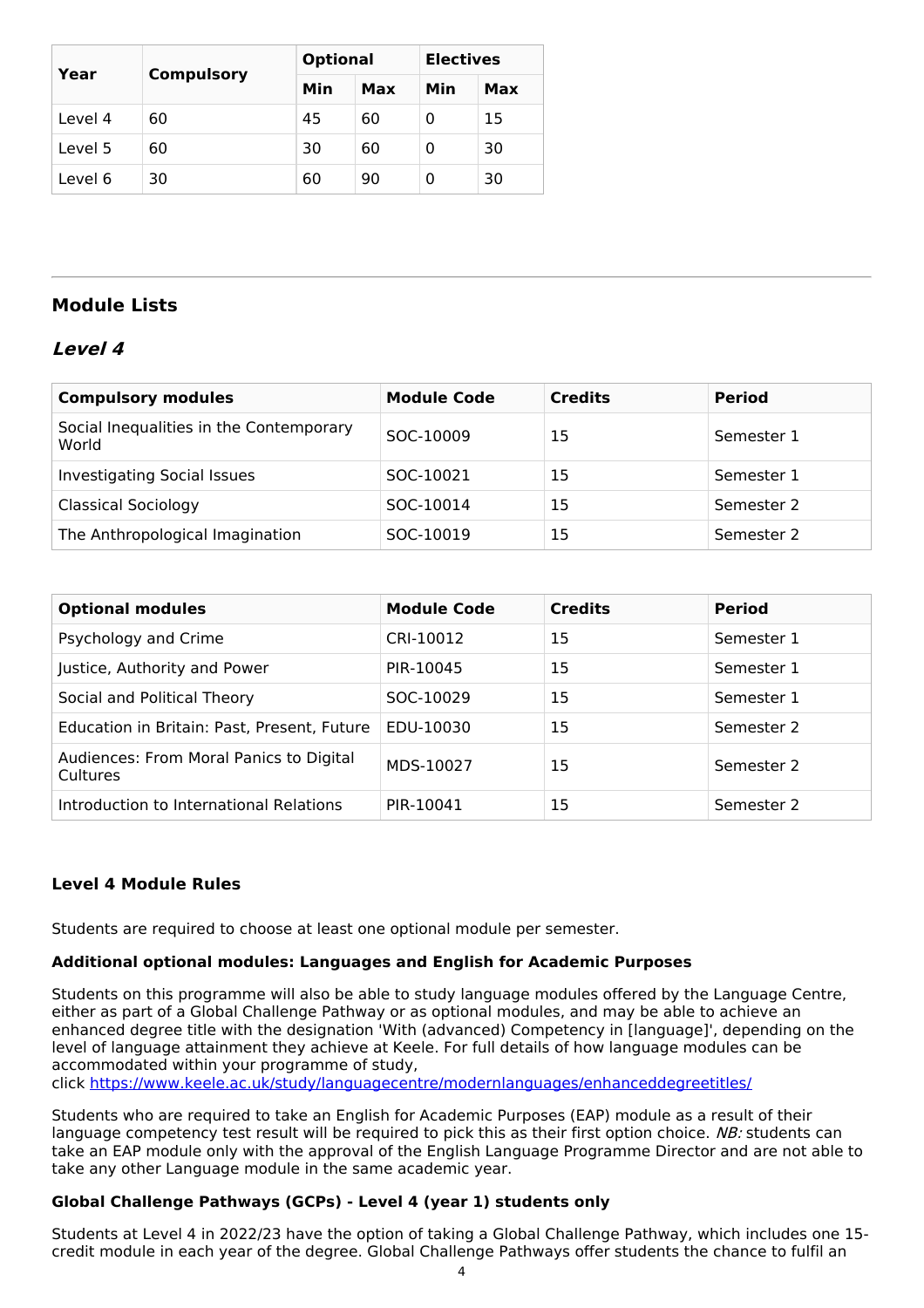exciting, engaging route of interdisciplinary study. Choosing a pathway, students will be presented with a global issue or 'challenge' which directly relates to societal issues, needs and debates. They will be invited to take part in academic and external facing projects which address these issues, within an interdisciplinary community of students and staff. Students completing a Global Challenge Pathway will receive recognition on their degree certificate.

| <b>Digital</b><br><b>Futures</b>                        | The Digital Futures pathway offers you the opportunity to become an active contributor to<br>current debates, cutting-edge research, and projects with external partners, addressing<br>both the exciting potential and the challenges of disruptive digital transformation across<br>all spheres of life.<br>Part of a diverse and interdisciplinary pathway community, you will engage in exciting,<br>impactful collaborative project work in innovative formats. Engaged in real-world<br>scenarios, you will use digital technology and creativity to promote inclusive, empowering,<br>and sustainable change at local and global levels.<br>Module: A digital life: challenges and opportunities (GCP-10005)                                                               |
|---------------------------------------------------------|-----------------------------------------------------------------------------------------------------------------------------------------------------------------------------------------------------------------------------------------------------------------------------------------------------------------------------------------------------------------------------------------------------------------------------------------------------------------------------------------------------------------------------------------------------------------------------------------------------------------------------------------------------------------------------------------------------------------------------------------------------------------------------------|
| <b>Climate</b><br>Change &<br><b>Sustainability</b>     | Through the Climate Change & Sustainability pathway you will develop the skills,<br>understanding and drive to become agents of change to tackle climate change and wider<br>sustainability challenges.<br>You will work with international partners to explore climate change and sustainability in<br>different international contexts; lead your own projects to drive real change in your<br>communities; and be part of educating others to help achieve a more sustainable future.<br>Module: Climate Change & Sustainable Futures: Global Perspectives (GCP-<br>10009)                                                                                                                                                                                                     |
| <b>Social Justice</b>                                   | Students on this pathway will embark on a reflective journey drawing upon decolonising,<br>feminist, and ethical perspectives on social justice, forging transformative outputs as<br>agents of change.<br>You will enter a dialogue with local, national, and international partners from Universities,<br>NGOs, International Human Rights Committees. You will engage with key societal<br>challenges, for example Covid 19 as a social crisis with impact on gender and racial<br>identities. The pathway will allow you to monitor and critically evaluate policies and<br>human rights treaties, and produce and disseminate digitally fluent, international and<br>sustainable project findings.<br>Module: Reflections on Social Injustices, Past and Present (GCP-10003) |
| <b>Enterprise &amp;</b><br>the Future of<br><b>Work</b> | If we are to achieve the promise of Sustainable Development Goals, solve the climate<br>crisis and take advantage of the changes that the digital revolution provide, we need to<br>understand the power of enterprise and prepare for future contexts of work, creativity and<br>disruption.<br>Supporting you to be part of future-facing solutions, this pathway will give you the ability<br>to make judgements on the utilisation of resources, labour and capital. It will support you<br>in developing creative, original thinking, allowing you to collaborate on projects that<br>persuade and effect change, setting you up to thrive in future environments of work and<br>innovation.<br>Module: Enterprise and the Future of Work 1 (GCP-10007)                      |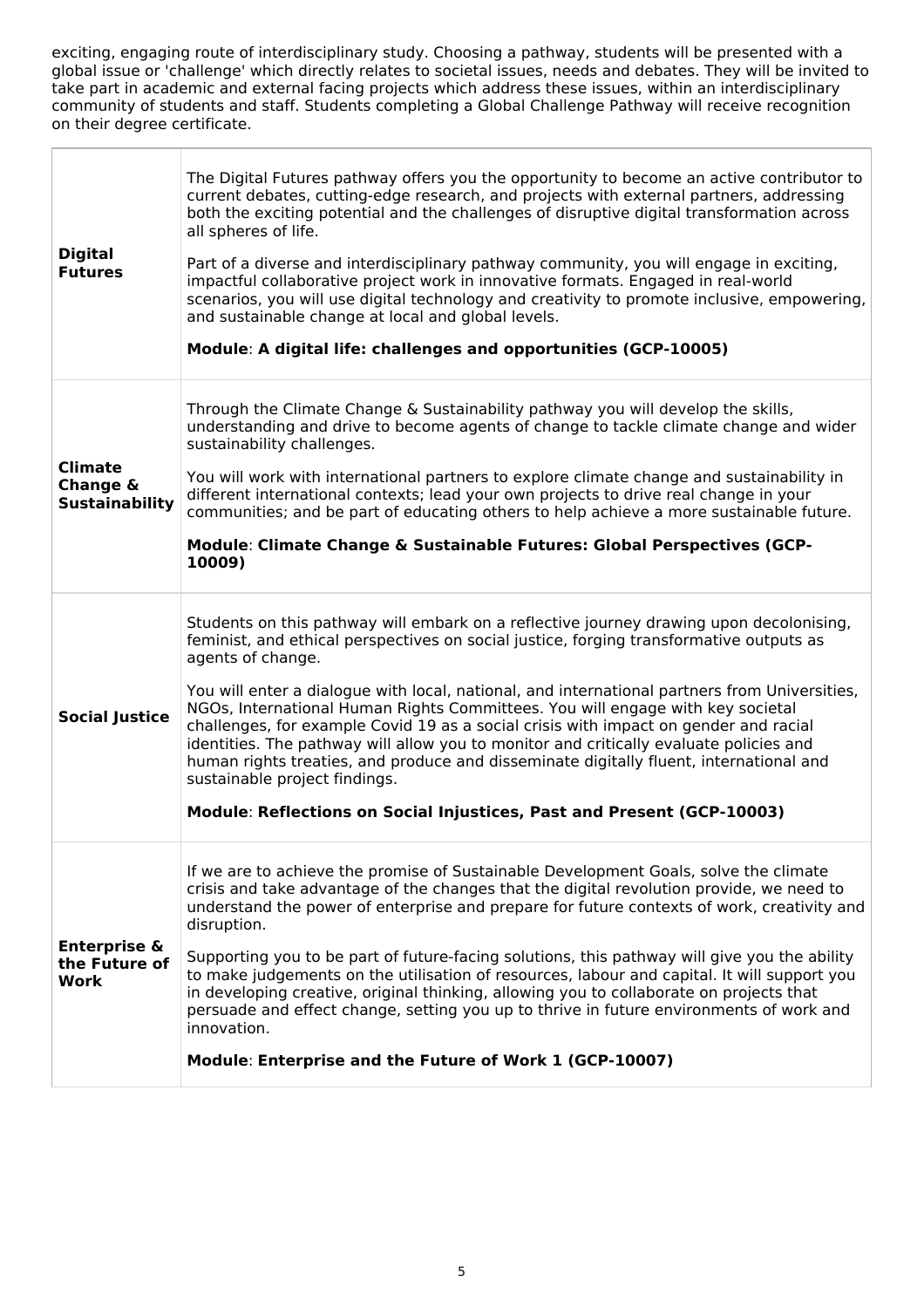| <b>Global Health</b><br><b>Challenges</b>               | By taking the global health challenge pathway you will develop solutions to improve the<br>health and quality of life for particular people and communities, engaging with these<br>groups to co-design interventions.<br>This pathway will provide you with skills that go beyond a focus on health and will allow<br>you to develop your ability to work in a team and lead change in society. The knowledge,<br>skills and work experience will complement your core degree and enhance your career<br>opportunities and graduate aspirations.<br>Module: Key concepts and challenges in global health (GCP-10001) |
|---------------------------------------------------------|-----------------------------------------------------------------------------------------------------------------------------------------------------------------------------------------------------------------------------------------------------------------------------------------------------------------------------------------------------------------------------------------------------------------------------------------------------------------------------------------------------------------------------------------------------------------------------------------------------------------------|
|                                                         | By choosing modules from this pathway, will develop a practical knowledge of a specific<br>language, allowing you to graduate with an enhanced degree title, or develop skills to<br>teach English as a Foreign Language. You will meet and communicate with speakers<br>different linguistic and cultural communities, ranging from students at partner universities<br>in Japan and China, to refugees in Hanley, and develop an understanding of how<br>languages and cultures interact.                                                                                                                           |
| Languages &<br><b>Intercultural</b><br><b>Awareness</b> | This pathway explores the power of language as a force both for breaking down and<br>building cultural and political barriers - words can be weapons as well as bridges. You will<br>examine how language is used, examine linguistic choices and how these impact on<br>intercultural understanding. Throughout the pathway we also examine the practice of<br>communication across cultural contexts, exploring cultural differences such as the<br>language of ethnicity and gender.                                                                                                                               |
|                                                         | Modules: you will be able to select from either a Modern Language of your<br>choice OR Certificate in TESOL Level 1.                                                                                                                                                                                                                                                                                                                                                                                                                                                                                                  |

## **Level 5**

| <b>Compulsory modules</b>         | <b>Module Code</b> | <b>Credits</b> | <b>Period</b> |
|-----------------------------------|--------------------|----------------|---------------|
| Globalisation and its Discontents | SOC-20043          | 15             | Semester 1    |
| <b>Contemporary Social Theory</b> | SOC-20049          | 15             | Semester 1    |
| Research Methods                  | SOC-20046          | 15             | Semester 2    |
| Producing Sociological Knowledge  | SOC-20060          | 15             | Semester 2    |

| <b>Optional modules</b>                                                   | <b>Module Code</b> | <b>Credits</b> | <b>Period</b> |
|---------------------------------------------------------------------------|--------------------|----------------|---------------|
| Crime and Justice in a Global Context                                     | CRI-20016          | 15             | Semester 1    |
| <b>Education Matters: Contemporary Issues</b><br>and Debates in Education | EDU-20024          | 15             | Semester 1    |
| Social Media and Society                                                  | MDS-20036          | 15             | Semester 1    |
| <b>Cultures of Consumption</b>                                            | SOC-20036          | 15             | Semester 1    |
| Work, Identities and Power                                                | SOC-20069          | 15             | Semester 1    |
| Freedom and Equality                                                      | PIR-20066          | 15             | Semester 2    |
| Families and Households: Diversity and<br>Change                          | SOC-20041          | 15             | Semester 2    |
| The Magic of Modernity                                                    | SOC-20067          | 15             | Semester 2    |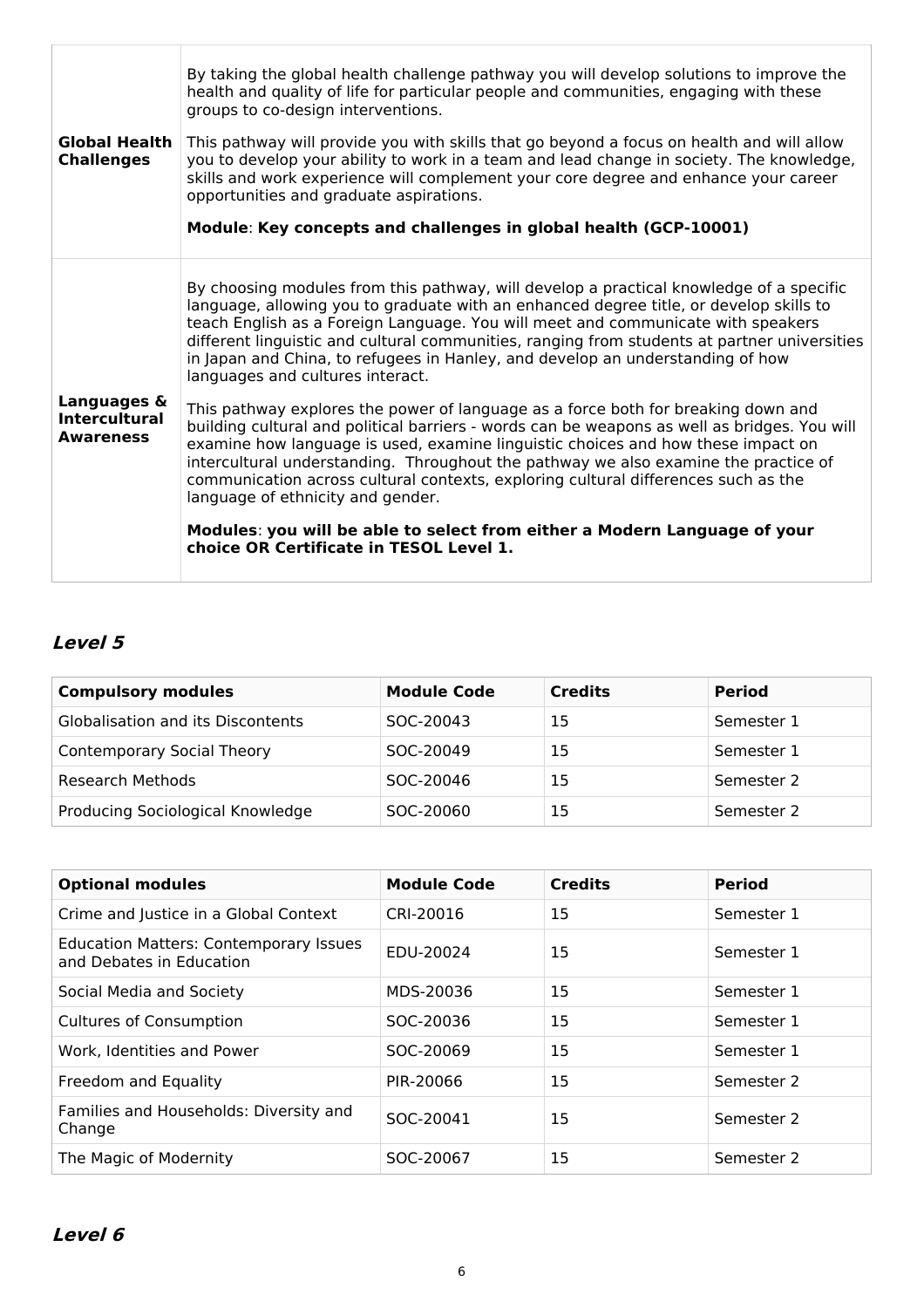| <b>Compulsory modules</b> | <b>Module Code</b> | <b>Credits</b> | <b>Period</b> |
|---------------------------|--------------------|----------------|---------------|
| Dissertation - ISP        | SOC-30028          | 30             | Semester 1-2  |

| <b>Optional modules</b>                                        | <b>Module Code</b> | <b>Credits</b> | <b>Period</b> |
|----------------------------------------------------------------|--------------------|----------------|---------------|
| Popular Culture and Crime                                      | CRI-30045          | 15             | Semester 1    |
| Visual Pleasures: From Carnival to Disney                      | MDS-30017          | 15             | Semester 1    |
| Moving People: Migration, Emotion,<br><b>Identity</b>          | SOC 30042          | 15             | Semester 1    |
| Sociology of Parenting and Early<br>Childhood                  | SOC-30030          | 15             | Semester 1    |
| Celebrity                                                      | SOC-30033          | 15             | Semester 1    |
| Living with 'Aliens': Immigration, Crime<br>and Social Control | CRI-30048          | 15             | Semester 2    |
| Race, Politics and Education                                   | EDU-30072          | 15             | Semester 2    |
| Home: Belonging, Locality and Material<br>Culture              | SOC-30032          | 15             | Semester 2    |
| <b>Consuming Nature</b>                                        | SOC-30049          | 15             | Semester 2    |
| Gender, Power and Representation                               | SOC-30053          | 15             | Semester 2    |

## **9. Final and intermediate awards**

Credits required for each level of academic award are as follows:

| <b>Honours</b><br><b>Degree</b>                     | 360<br>credits l | You will require at least 120 credits at levels 4, 5 and 6<br>You must accumulate at least 270 credits in your main subject (out of 360 credits<br>overall), with at least 90 credits in each of the three years of study*, to graduate<br>with a named single honours degree in this subject.<br>*An exemption applies for students transferring from a Combined Honours<br>programme - see point 3.4 here: https://www.keele.ac.uk/regulations/regulationc3/ |
|-----------------------------------------------------|------------------|----------------------------------------------------------------------------------------------------------------------------------------------------------------------------------------------------------------------------------------------------------------------------------------------------------------------------------------------------------------------------------------------------------------------------------------------------------------|
| Diploma in<br>Higher<br><b>Education</b>            | 240<br>credits   | You will require at least 120 credits at level 4 or higher and at least 120 credits at<br>level 5 or higher                                                                                                                                                                                                                                                                                                                                                    |
| <b>Certificate</b><br>in Higher<br><b>Education</b> | 120<br>credits   | You will require at least 120 credits at level 4 or higher                                                                                                                                                                                                                                                                                                                                                                                                     |

**International Year option:** in addition to the above, students must pass a module covering the international year in order to graduate with a named degree including the 'international year' wording. Students who do not complete, or fail the international year, will be transferred to the three-year version of the programme.

### **10. How is the Programme Assessed?**

The wide variety of assessment methods used on this programme at Keele reflects the broad range of knowledge and skills that are developed as you progress through the degree programme. Teaching staff pay particular attention to specifying clear assessment criteria and providing timely, regular, and constructive feedback that helps to clarify things you did not understand and helps you to improve your performance. The following list is representative of the variety of assessment methods used on your programme:

**Essays** provide students with the opportunity to formulate arguments and develop ideas using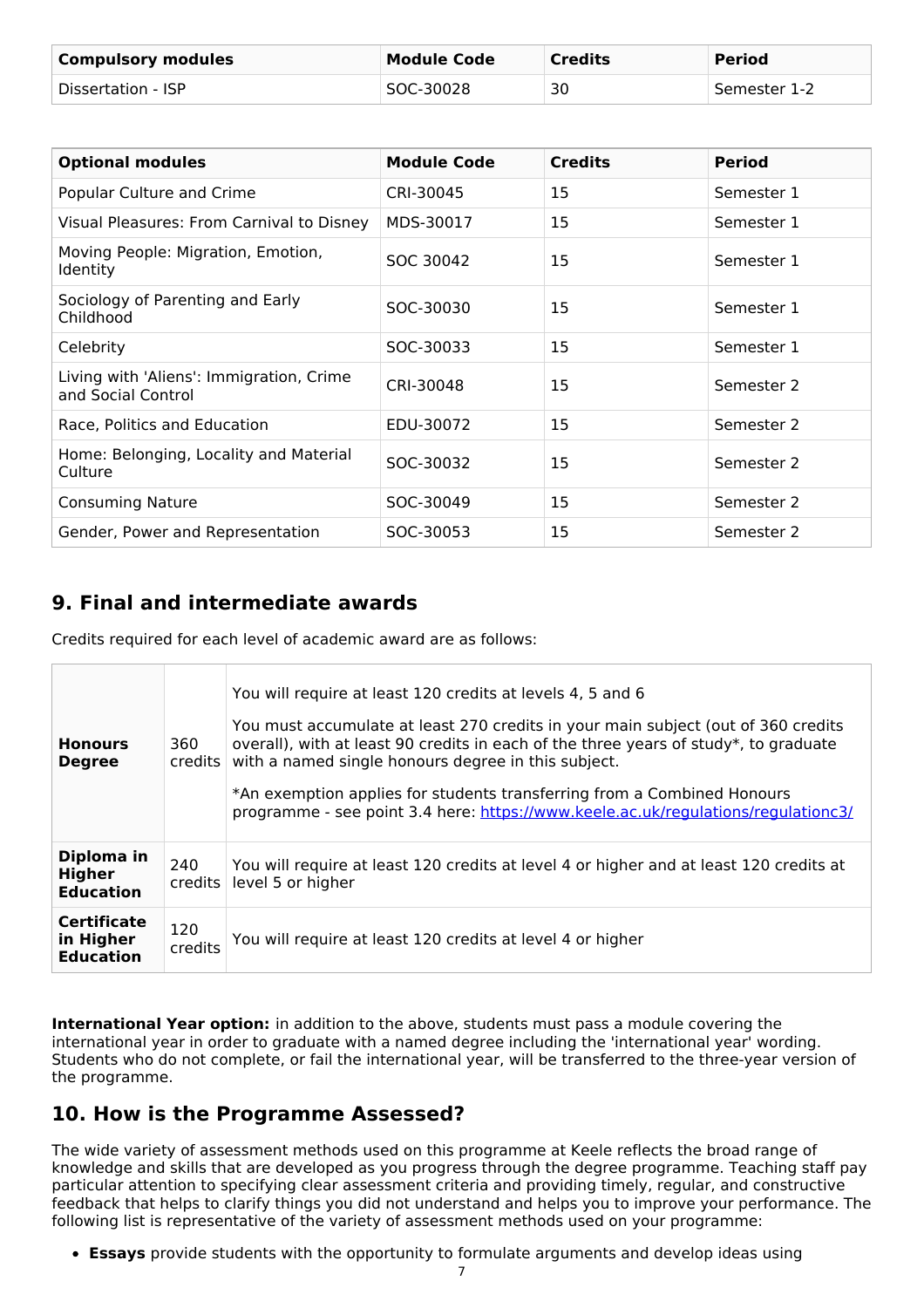evidence obtained from library research or other valid sources. As such, the essay assessment enables students to develop their research skills, which involve the ability to sort legitimate from illegitimate source materials, and other academic conventions, such as referencing.

- **Reports** enable students to learn how to organise and distil information into a clear and coherent written format and consequently develop their employability skills in this area.
- **Reflexive Reports** require students to write a reflexive account of their experience of a module explaining the content of lectures, seminar discussions, and their own personal and academic development. The purpose of this assessment is to encourage students to reflect on their own experiences in order to become more successful learners.
- **Book Reviews** test students' ability to summarise the key points of scholarly work and evaluate the arguments of particular authors in light of the sociological tradition.
- **The Research Proposal** requires students to develop an independent research project and think through theoretical problems surrounding methodology and practical concerns relating to, for example, availability of sample, financial restrictions, and time limits. Again, this form of assessment is key to the development of independent research skills and a portfolio of employability skills.
- **Oral Presentations** assess students' subject knowledge and understanding. They may also test their ability to work effectively as members of a team, to communicate what they know orally and visually, and to reflect on these processes as part of their own personal development
- **Posters**: since the presentation of material in essay or report form is not always appropriate, it is important that students have the capacity to make use of visual aids to communicate ideas. The poster format enables students to synthesise visual and written material to analyse a particular area of sociological study
- **The Dissertation** allows students to undertake a significant piece of their own research under supervision by a research-active member of staff and make use of their theoretical and practical learning on the programme to formulate this significant piece of work

Marks are awarded for summative assessments designed to assess your achievement of learning outcomes. You will also be assessed formatively to enable you to monitor your own progress and to assist staff in identifying and addressing any specific learning needs. Feedback, including guidance on how you can improve the quality of your work, is also provided on all summative assessments within three working weeks of submission, unless there are compelling circumstances that make this impossible, and more informally in the course of tutorial and seminar discussions.

## **11. Contact Time and Expected Workload**

This contact time measure is intended to provide you with an indication of the type of activity you are likely to undertake during this programme. The data is compiled based on module choices and learning patterns of students on similar programmes in previous years. Every effort is made to ensure this data is a realistic representation of what you are likely to experience, but changes to programmes, teaching methods and assessment methods mean this data is representative and not specific.

Undergraduate courses at Keele contain an element of module choice; therefore, individual students will experience a different mix of contact time and assessment types dependent upon their own individual choice of modules. The figures below are an example of activities that a student may expect on your chosen course by year stage of study. Contact time includes scheduled activities such as: lecture, seminar, tutorial, project supervision, demonstration, practical classes and labs, supervised time in labs/workshop, fieldwork and external visits. The figures are based on 1,200 hours of student effort each year for full-time students.

### **Activity**

|                     | <b>Scheduled learning and teaching</b><br>activities | <b>Guided independent</b><br><b>Study</b> | <b>Placements</b> |
|---------------------|------------------------------------------------------|-------------------------------------------|-------------------|
| Year 1 (Level<br>4) | 15%                                                  | 85%                                       | 0%                |
| Year 2 (Level<br>5) | 14%                                                  | 86%                                       | 0%                |
| Year 3 (Level<br>6) | 12%                                                  | 88%                                       | 0%                |

### **12. Accreditation**

This programme does not have accreditation from an external body.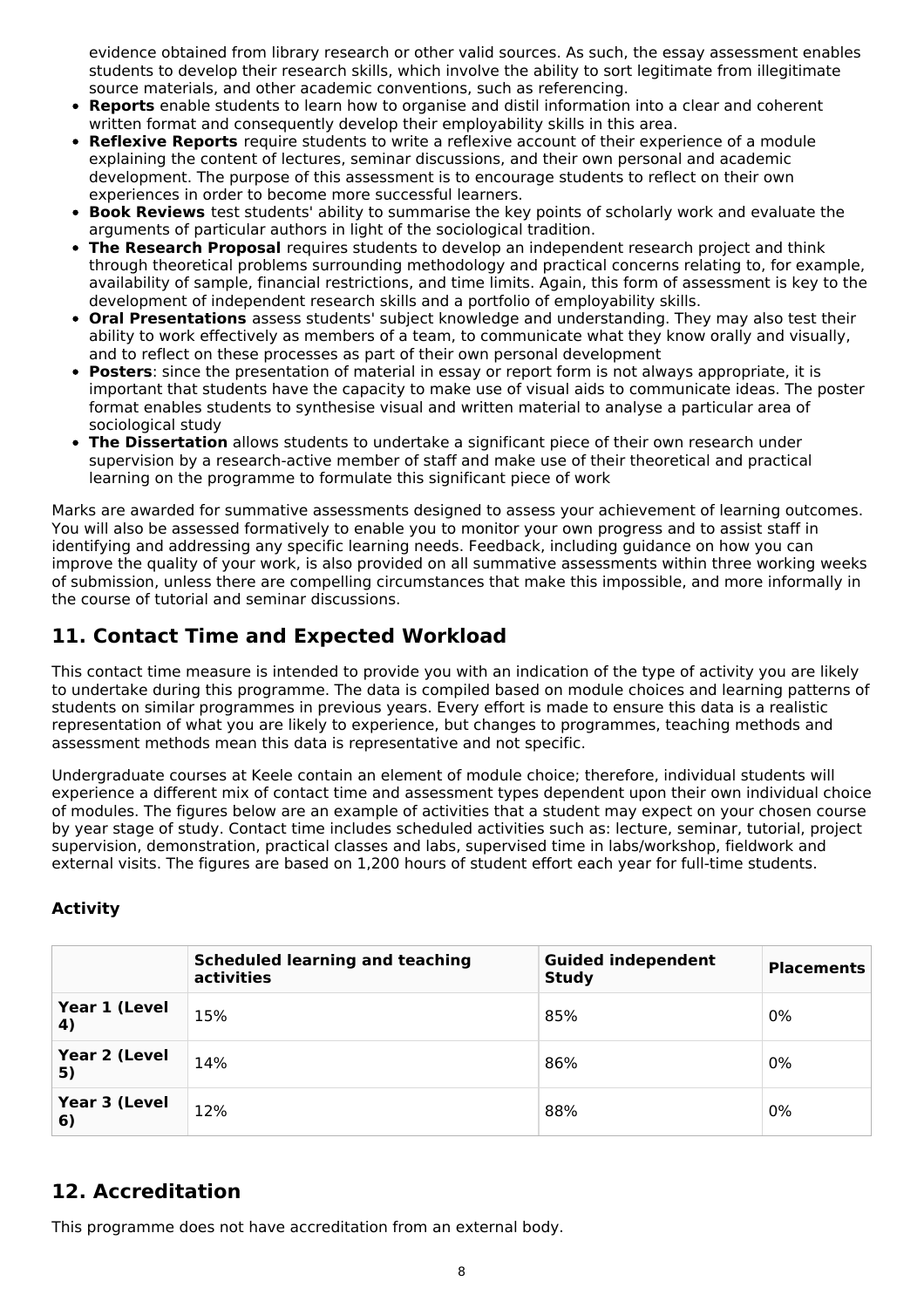## **13. University Regulations**

The University Regulations form the framework for learning, teaching and assessment and other aspects of the student experience. Further information about the University Regulations can be found at: <http://www.keele.ac.uk/student-agreement/>

A student who has completed a semester abroad will not normally be eligible to transfer onto the International Year option.

### **14. Other Learning Opportunities**

### **Study abroad (semester)**

Students on the programme have the potential opportunity to spend a semester abroad in their second year studying at one of Keele's international partner universities.

Exactly which countries are available depends on the student's choice of degree subjects. An indicative list of countries is on the website (<http://www.keele.ac.uk/studyabroad/partneruniversities/>); however this does not guarantee the availability of study in a specific country as this is subject to the University's application process for studying abroad.

No additional tuition fees are payable for a single semester studying abroad but students do have to bear the costs of travelling to and from their destination university, accommodation, food and personal costs. Depending on the destination they are studying at additional costs may include visas, study permits, residence permits, and compulsory health checks. Students should expect the total costs of studying abroad to be greater than if they study in the UK, information is made available from the Global Education Team throughout the process, as costs will vary depending on destination.

Whilst students are studying abroad any Student Finance eligibility will continue, where applicable students may be eligible for specific travel or disability grants. Students studying outside of this programme may be eligible for income dependent bursaries at Keele. Students travel on a comprehensive Keele University insurance plan, for which there are currently no additional charges. Some governments and/or universities require additional compulsory health coverage plans; costs for this will be advised during the application process.

### **Study Abroad (International Year)**

A summary of the International Year, which is a potential option for students after completion of year 2 (Level 5), is provided in the Annex for the International Year.

### **15. Additional Costs**

| <b>Activity</b>                                                           | <b>Estimated cost</b> |
|---------------------------------------------------------------------------|-----------------------|
| Field courses - compulsory                                                | £0                    |
| Field courses - optional field trip in the local area or to a nearby City | £20                   |
| Equipment                                                                 | £0                    |
| Other additional costs                                                    | £0                    |
| <b>Total estimated additional costs</b>                                   | £20                   |

These costs have been forecast by the University as accurately as possible but may be subject to change as a result of factors outside of our control (for example, increase in costs for external services). Forecast costs are reviewed on an annual basis to ensure they remain representative. Where additional costs are in direct control of the University we will ensure increases do not exceed 5%.

As to be expected there will be additional costs for inter-library loans and potential overdue library fines, print and graduation. We do not anticipate any further costs for this programme.

### **16. Annex - International Year**

### **Sociology with International Year**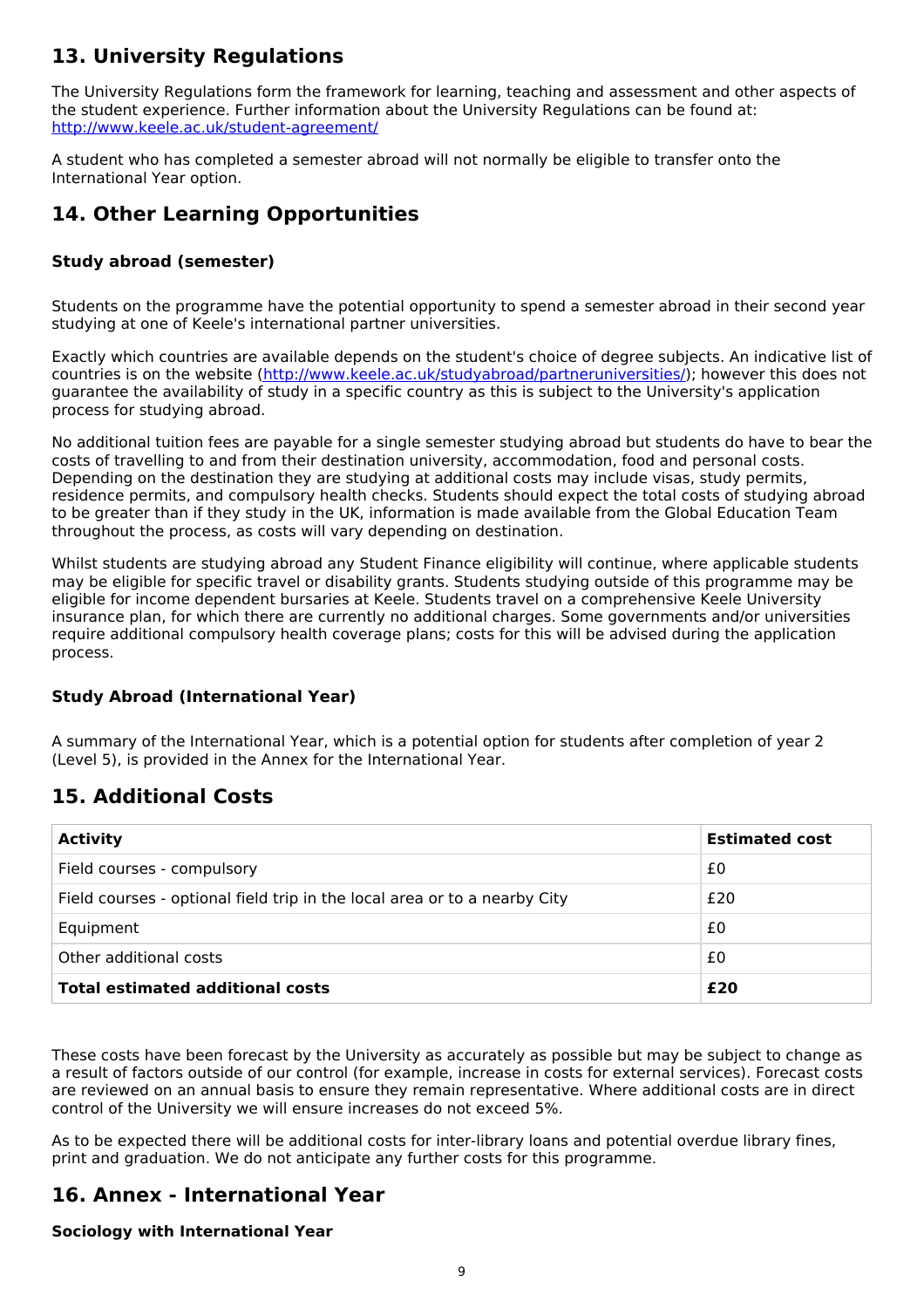#### **International Year Programme**

Students registered for this Single Honours programme may either be admitted for or apply to transfer during their period of study at Level 5 to the International Year option. Students accepted onto this option will have an extra year of study (the International Year) at an international partner institution after they have completed Year 2 (Level 5) at Keele.

Students who successfully complete both the second year (Level 5) and the International Year will be permitted to progress to Level 6. Students who fail to satisfy the examiners in respect of the International Year will normally revert to the standard programme and progress to Level 6 on that basis. The failure will be recorded on the student's final transcript.

Study at Level 4, Level 5 and Level 6 will be as per the main body of this document. The additional detail contained in this annex will pertain solely to students registered for the International Year option.

#### **International Year Programme Aims**

In addition to the programme aims specified in the main body of this document, the international year programme of study aims to provide students with:

- 1. Personal development as a student and a researcher with an appreciation of the international dimension of their subject
- 2. Experience of a different culture, academically, professionally and socially

#### **Entry Requirements for the International Year**

Students may apply to the 4-year programme during Level 5. Admission to the International Year is subject to successful application, interview and references from appropriate staff.

The criteria to be applied are:

- Academic Performance (an average of 55% across all modules at Level 5 is required. Students with up to 15 credits of re-assessment who meet the 55% requirement may progress to the International Year. Where no Semester 1 marks have been awarded performance in 1st year marks and ongoing 2nd year assessments are taken into account)
- General Aptitude (to be demonstrated by application for study abroad, interview during the 2nd semester of year 2 (Level 5), and by recommendation of the student's personal tutor, 1st and 2nd year tutors and programme director)

Students may not register for both an International Year and a Placement Year.

#### **Student Support**

Students will be supported whilst on the International Year via the following methods:

- Phone or online conversations with Study Abroad tutor, in line with recommended Personal Tutoring meeting points.
- Support from the University's Global Education Team

#### **Learning Outcomes**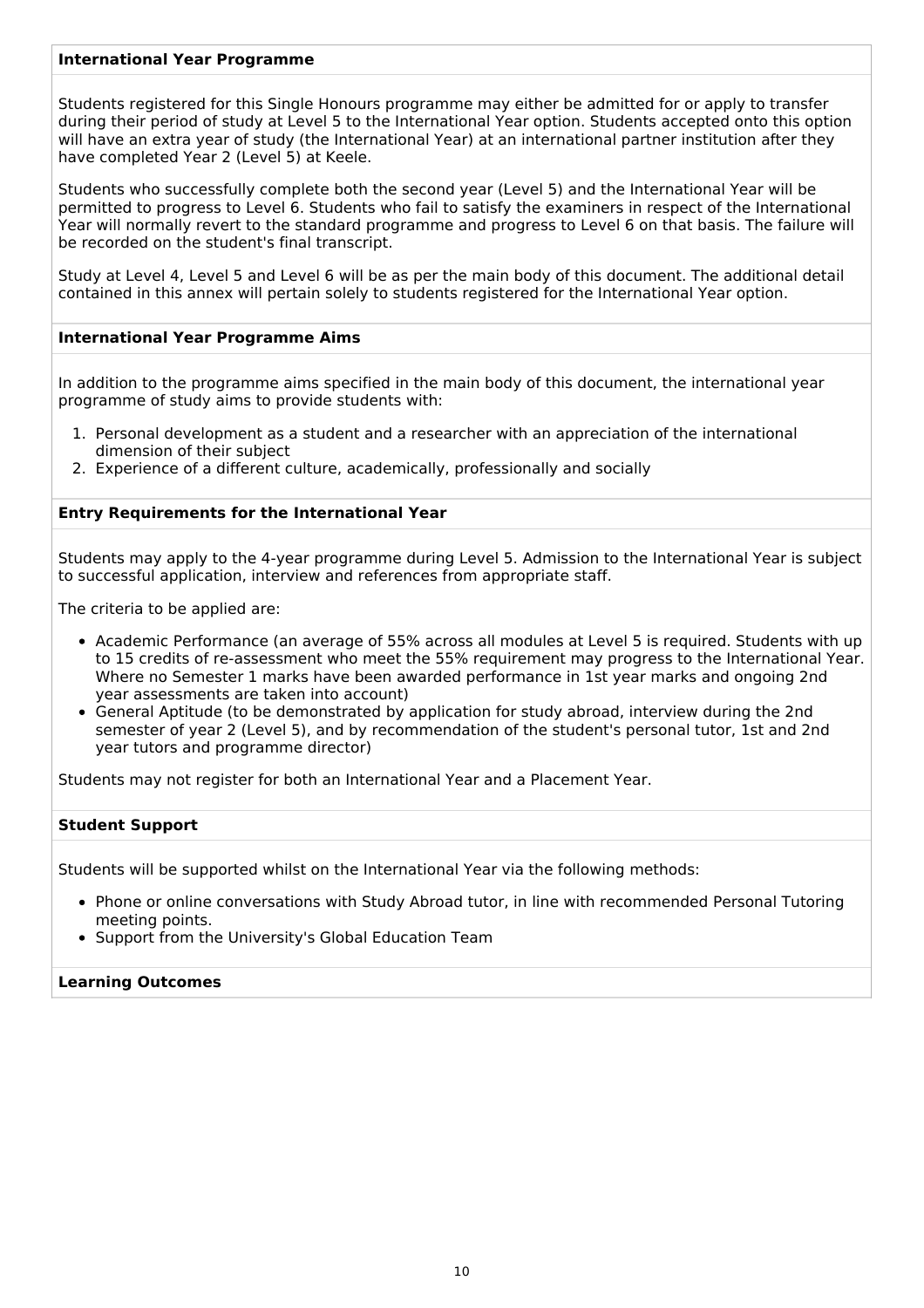In addition to the learning outcomes specified in the main text of the Programme Specification, students who complete a Keele undergraduate programme with International Year will be able to:

- 1. Describe, discuss and reflect upon the cultural and international differences and similarities of different learning environments
- 2. Discuss the benefits and challenges of global citizenship and internationalisation
- 3. Explain how their perspective on their academic discipline has been influenced by locating it within an international setting.
- 4. Describe, discuss and reflect upon the cultural and international differences and similarities of different learning environments
- 5. Discuss the benefits and challenges of global citizenship and internationalisation
- 6. Explain how their perspective on their academic discipline has been influenced by locating it within an international setting

These learning outcomes will all be assessed by the submission of a satisfactory individual learning agreement, the successful completion of assessments at the partner institution and the submission of the reflective portfolio element of the international year module.

#### **Regulations**

Students registered for the International Year are subject to the programme-specific regulations (if any) and the University regulations. In addition, during the International Year, the following regulations will apply:

Students undertaking the International Year must complete 120 credits, which must comprise at least 40% in the student's discipline area.

This may impact on your choice of modules to study, for example you will have to choose certain modules to ensure you have the discipline specific credits required.

Students are barred from studying any module with significant overlap to the Level 6 modules they will study on their return. Significant overlap with Level 5 modules previously studied should also be avoided.

#### **Additional costs for the International Year**

Tuition fees for students on the International Year will be charged at 15% of the annual tuition fees for that year of study, as set out in Section 1. The International Year can be included in your Student Finance allocation, to find out more about your personal eligibility see: [www.gov.uk](http://www.gov.uk/)

Students will have to bear the costs of travelling to and from their destination university, accommodation, food and personal costs. Depending on the destination they are studying at additional costs may include visas, study permits, residence permits, and compulsory health checks. Students should expect the total costs of studying abroad be greater than if they study in the UK, information is made available from the Global Education Team throughout the process, as costs will vary depending on destination.

Students who meet external eligibility criteria may be eligible for grants as part of this programme. Students studying outside of this programme may be eligible income dependent bursaries at Keele.

Students travel on a comprehensive Keele University insurance plan, for which there are currently no additional charges. Some Governments and/or universities require additional compulsory health coverage plans; costs for this will be advised during the application process.

### **Version History**

**This document**

**Date Approved:** 10 May 2022

### **Previous documents**